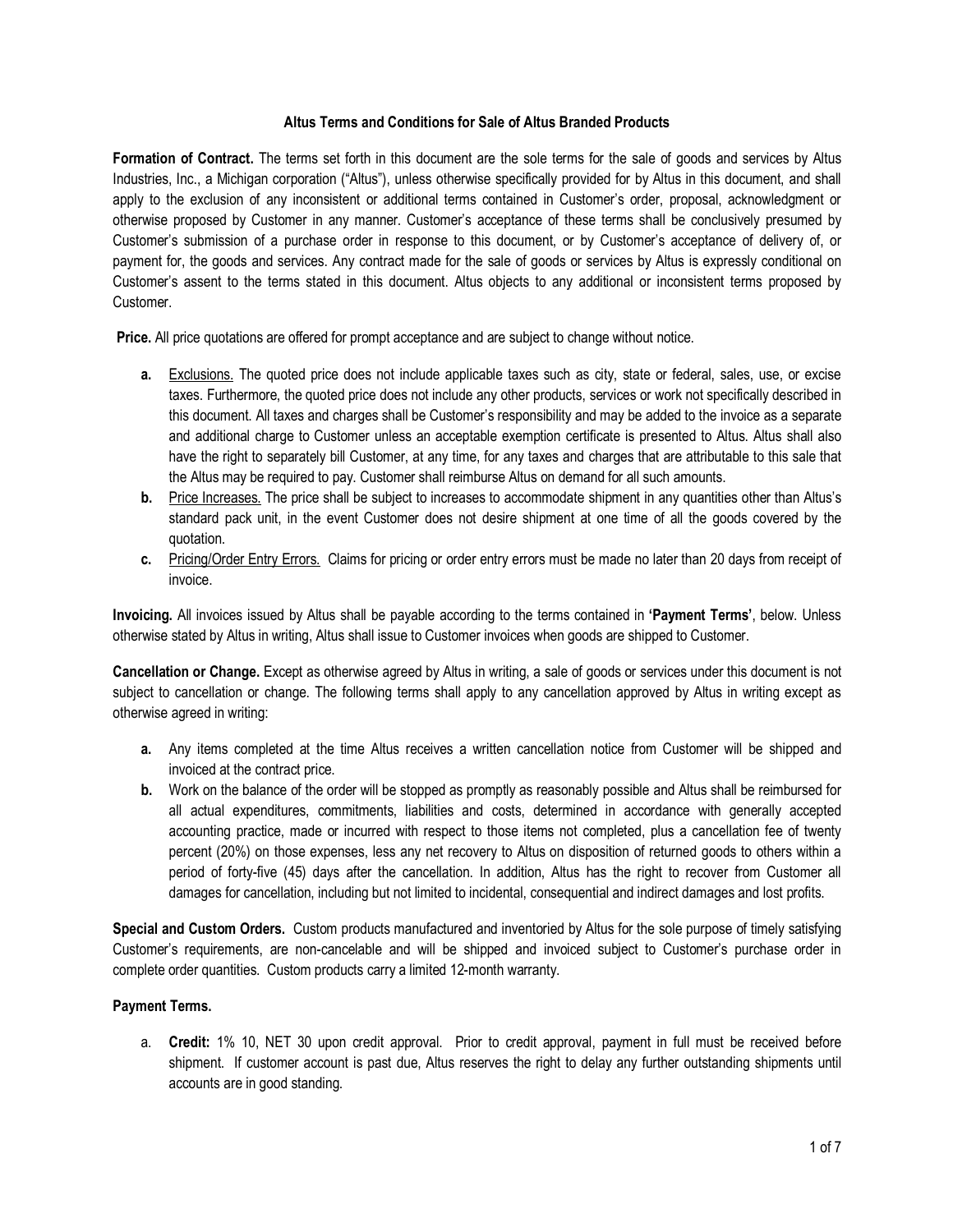- b. **Credit Card Payment:** Altus' practice is to accept credit card payments only for invoices less than net \$50,000. However, Altus reserves the right to decline or accept credit card payments for any transaction or customer at its sole discretion. Credit card payments are not eligible for the 1% discount under any circumstances.
- c. **Deposit:** All purchase orders received of Net \$25,000 or more will require a 50% deposit. All purchase orders that include any custom components will require a 50% deposit. This 50% deposit must be received before the purchase order is processed.

Unless otherwise specified by Altus, payment in full on all invoices is due thirty (30) days after shipment. Invoices not paid within thirty (30) days shall have a service charge added to the amount due of one and one half percent (1  $\frac{1}{2}$ %) per month. No cash discounts shall be allowed. Payments must be made at Altus's offices in Walker, Michigan. Customer shall reimburse Altus for any and all expenses, including reasonable attorneys' fees, incurred by Altus in the collection of any delinquent account or enforcing its rights with respect to Customer.

**Lead Times.** The shipping date shown on the face of the order acknowledgment represents Altus's best estimate as of the date of the acknowledgement. Altus shall not incur any liability of any kind or failure to ship on the acknowledged ship date unless Altus has expressly agreed to a firm ship date in a separately signed, written instrument by authorized personnel.

**Security Interest.** Customer hereby grants to Altus a continuing purchase money security interest in all goods furnished or to be furnished by Altus to Customer, together with all tooling, parts, attachments, accessories, dies or appurtenances to such goods, all substitutions, improvements and replacements of such goods, all additions to such goods, and all proceeds of such goods and any of the foregoing.

**Perfection of Security Interest.** Customer hereby authorizes Altus to cause all financing statements or other instruments in respect of the security interest granted hereby, including without limitation all Uniform Commercial Code financing statements, to be filed and recorded or refiled and re-recorded. Customer agrees to execute, or otherwise authenticate, and hereby does authenticate, and deliver any statement, instrument or other document requested by Altus for such purpose. Customer further agrees that it shall execute, or otherwise authenticate, and hereby does authenticate, and deliver to Altus upon Altus's request such further instruments, assurances and other documents as Altus deems necessary or advisable for the confirmation of perfection of Altus's rights hereunder. Customer authorizes Altus to file any such instrument or other document, including without limitation, any Uniform Commercial Code financing statements, without Customer's signature and, if the signature of Customer is required thereon, Customer irrevocably appoints Altus as Customer's attorney-in-fact to execute and file any such statement or other instrument in the name and on behalf of Customer.

**Shipping and Risk of Loss.** All standard shipments in the continental United States are F.O.B. destination, freight prepaid, including no carrier accessorial charges, except for fuel surcharges and hazardous material charges ("Standard Shipments"). Unless otherwise indicated, all other shipments are F.O.B., Altus's plant, at which time title shall pass to Customer and Customer is solely responsible for all costs of shipping and insurance for the goods and shall bear all risk of loss or damage to the goods during transit. Other than Standard Shipments, freight may be prepaid by Altus at its option and added to the invoice. Customer shall promptly inspect all goods received from Altus and promptly inform Altus of any defects before using the goods.

Shipping dates are estimates only, and based on mutually agreed upon ship dates that are required to be confirmed via written documentation. "Drop in" orders to support just-in-time requirements (via electronic data interchange or otherwise) will be managed on a case-by-case basis where mutually agreed upon ship dates will be developed.

Altus shall not be liable for premium freight requirements in the case of "drop in" orders and/or where mutually agreed upon ship dates have not been developed. Altus may ship all the goods at one time or in portions from time to time. Altus shall have the right to determine the method of shipment and routing of the goods, unless otherwise specified by Customer. Customer shall pay such delivery charges as Altus may establish from time to time, which will be included on Altus's invoice. Delivery in a manner directed by Customer shall be at Customer's sole cost. Altus shall not be liable for damages caused by delays in shipping or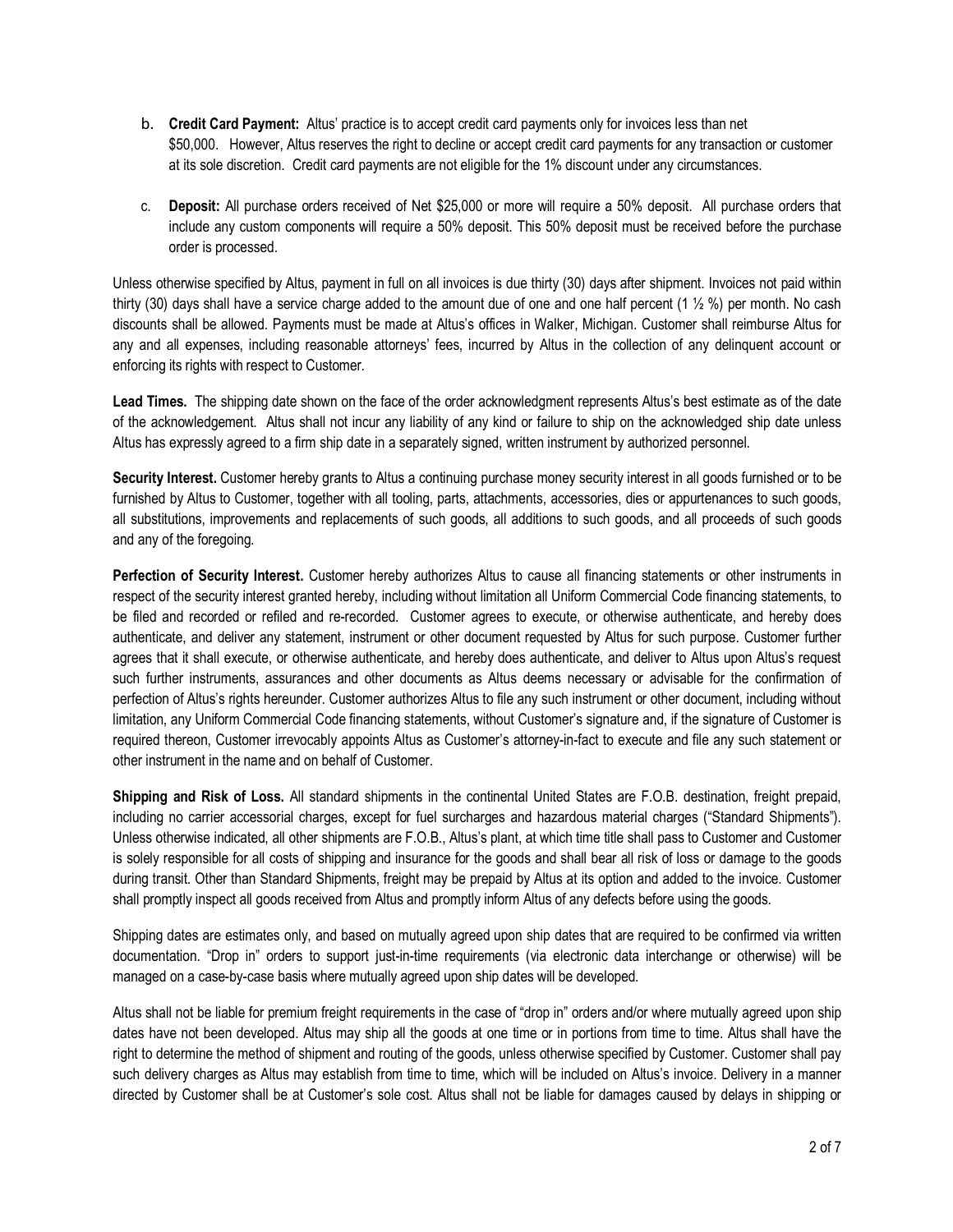delivery for any reason whatsoever. Altus's Customer Service Department must be notified of any items missing from inside any multiple-pack freight piece within 72 hours of delivery.

**Returned Goods.** Returned goods are generally not accepted. All goods are made to order. Returned goods must be authorized by and negotiated with Altus's Customer Service Department.

**Reasonable Efforts.** Altus will use commercially reasonable efforts to supply Customer with goods offered by Altus and ordered by Customer. If Customer causes or requests delay in the shipment of products or the provision of services, Customer shall pay Altus for all expenses and losses of Altus resulting therefrom. In times of short supply, Altus is entitled to allocate products among its customers as it determines in its sole discretion to be appropriate under the circumstances. Under no circumstances will Altus be liable for any failure to deliver goods ordered by Customer that is caused by the lack of availability of necessary raw materials.

**Limited Warranty and Disclaimer.** Altus warrants to the original Customer that the goods manufactured by Altus shall be free under the specified use from defects in material or workmanship at the time of shipment to Customer and for the following time period after shipment to Customer (subject to all limitations and exclusions contained in these Terms and Conditions):

| <b>Product</b>                                          | <b>Warranty Period</b>                                             | <b>Extended Warranty (Purchased Option)</b>                        | <b>Extended</b><br>Warranty<br>(Parts Only) 5<br><b>YEAR - Part</b><br><b>Numbers</b> | <b>Extended</b><br><b>Warranty (Parts</b><br>and Labor) 5<br><b>YEAR-Part</b><br><b>Numbers</b> |
|---------------------------------------------------------|--------------------------------------------------------------------|--------------------------------------------------------------------|---------------------------------------------------------------------------------------|-------------------------------------------------------------------------------------------------|
| Altus Non-Powered<br>Carts                              | 5 year                                                             | <b>NA</b>                                                          | ΝA                                                                                    | WNL-5                                                                                           |
| Altus Reach Wall<br>Mounts                              | 5 year                                                             | <b>NA</b>                                                          | <b>NA</b>                                                                             | WRCL-5                                                                                          |
| <b>Altus Clio Manual</b><br><b>Lift Powered Carts</b>   | 5 year Mechanical                                                  | 5 year Mechanical                                                  | WCP-5                                                                                 | WCL-5                                                                                           |
|                                                         | 2 year Electrical                                                  | 5 year Electrical                                                  |                                                                                       |                                                                                                 |
|                                                         | 5 year or 2,500 cycles on Lithium<br>Iron Phosphate (LiFe) Battery | 5 year or 2,500 cycles on Lithium Iron<br>Phosphate (LiFe) Battery |                                                                                       |                                                                                                 |
| <b>Altus Clio Electric</b><br><b>Lift Powered Carts</b> | 5 year Mechanical                                                  | 5 year Mechanical                                                  | WEP-5                                                                                 | WEL-5                                                                                           |
|                                                         | 2 year Electrical                                                  | 5 year Electrical                                                  |                                                                                       |                                                                                                 |
|                                                         | 2 year Electric lift                                               | 5 year Electric lift                                               |                                                                                       |                                                                                                 |
|                                                         | 5 year or 2,500 cycles on Lithium<br>Iron Phosphate (LiFe) Battery | 5 year or 2,500 cycles on Lithium Iron<br>Phosphate (LiFe) Battery |                                                                                       |                                                                                                 |
| <b>Altus ClioMed</b><br><b>Powered Carts</b>            | 5 year Mechanical                                                  | 5 year Mechanical                                                  | WMP-5                                                                                 | WML-5                                                                                           |
|                                                         | 2 year Electrical                                                  | 5 year Electrical                                                  |                                                                                       |                                                                                                 |
|                                                         | 2 year Electric lift                                               | 5 year Electric lift                                               |                                                                                       |                                                                                                 |
|                                                         | 5 year or 2,500 cycles on Lithium<br>Iron Phosphate (LiFe) Battery | 5 year or 2,500 cycles on Lithium Iron<br>Phosphate (LiFe) Battery |                                                                                       |                                                                                                 |
|                                                         | 1 year User Interface Tablet                                       | 5 year User Interface Tablet                                       |                                                                                       |                                                                                                 |
| <b>Altus RediMed</b>                                    | 5 year Mechanical                                                  | 5 year Mechanical                                                  | WRP-5                                                                                 | WRL-5                                                                                           |
|                                                         | 1 year Electrical                                                  | 5 year Electrical                                                  |                                                                                       |                                                                                                 |
|                                                         | 1 year User Interface Tablet                                       | 5 year User Interface Tablet                                       |                                                                                       |                                                                                                 |
| Altus Charging Bays                                     | 2 year                                                             |                                                                    |                                                                                       |                                                                                                 |
| <b>Altus Mechanical</b><br>Accessories                  | 5 year                                                             |                                                                    |                                                                                       |                                                                                                 |
| <b>Altus Electrical</b>                                 | 2 year                                                             |                                                                    |                                                                                       |                                                                                                 |
| Accessories                                             |                                                                    |                                                                    |                                                                                       |                                                                                                 |
| Ascend Electric Lift                                    | 2 year                                                             |                                                                    |                                                                                       |                                                                                                 |
| Interface Tablet                                        | 1 year                                                             |                                                                    |                                                                                       |                                                                                                 |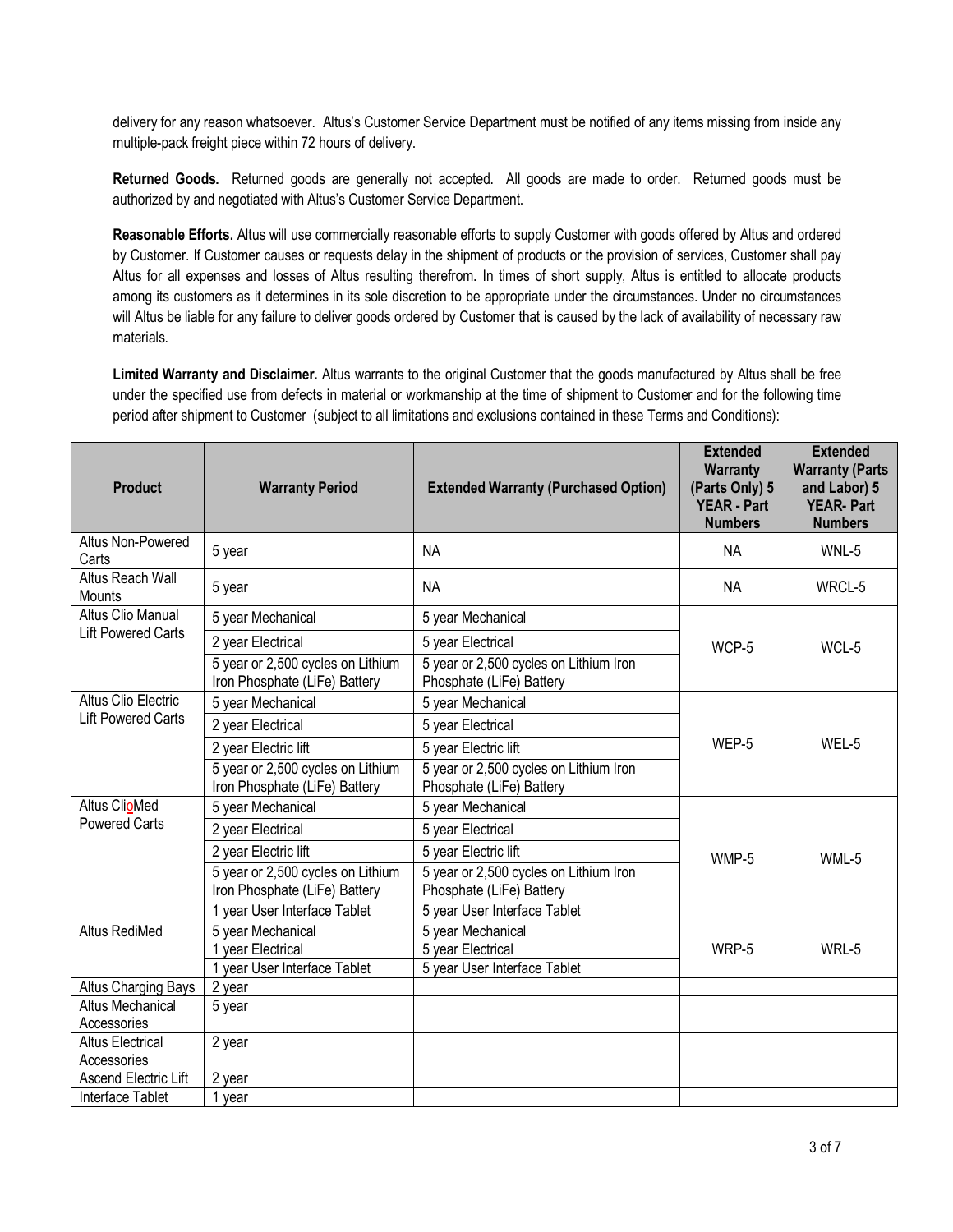**What is covered – Mechanical Warranty.** Subject to any applicable exclusions, mechanical components covered under this standard warranty are limited to repair or replacement of monitor mounts, worksurfaces, keyboard/mousing platforms, casters, drawer slides, and keyed locks.

**What is covered – Electrical Warranty.** Subject to any applicable exclusions, electrical items covered under this warranty are limited to repair or replacement of all power supply components including controllers and cables, power cords and cables, handle user interface, keyboard light, and drawer keyless locking mechanisms, but expressly excluding the Ascend electric lift and the user interface tablets.

**What is covered – Mechanical Accessories.** Mechanical accessories covered under this warranty are limited to all baskets, barcode holders, counterweights, handles, cord trays, CPU holders, shelving, mouse holders/trays, brackets, and casters.

**What is covered – Electrical Accessories.** Electrical accessories covered under this warranty are limited to all power cords and USB hubs.

**Warranty Exclusions – What is not Covered.** This warranty does not extend to (i) future performance beyond the applicable warranty period, (ii) any assemblies or parts not manufactured, furnished or installed by Altus, (iii) any product for which Customer has provided a sample, specifications or drawings for the product, as long as Altus manufactures the product in accordance with the applicable sample specifications or drawings for the product, (iv) any third party or Customer labor costs or other expenses related to a defective product (it being understood that Altus's sole responsibility under this limited warranty being to repair or replace the defective item at its sole discretion), and (v) any article that has been misused, neglected, damaged or altered after leaving Altus's possession. Examples of misuse include, but are not limited to: improper maintenance, improper battery charging/discharging behavior, over stuffing drawers and side bins, use of sharp objects on user interface screens and keypads, unplugging power cords by pulling on cord, spilling liquids on components, exposure to any harsh elements including temperatures and moisture outside the operating and storage specifications, or any damages that occur in transportation. Altus will not be responsible for injury or damage caused by or associated with the installation and/or use of products in any manner other than in strict conformance with the instructions set forth in its installation manuals and instruction sheets and/or product literature.

**Non-Assignability.** The warranties on any Altus goods are non-transferrable. Product must be purchased from an Authorized Reseller of Altus, an Altus Partner, or direct from Altus in order to qualify for any of the product warranties.

**Claims Procedure.** If within thirty (30) days after Customer's discovery of any alleged warranty defects within the applicable warranty period, Customer shall promptly notify Altus the nature of the defect either (i) in writing, (ii) through Altus's Customer Service via telephone at 1-888-537-1311, or email at service@altus-inc.com, or (iii) as may be otherwise expressly agreed in writing by Altus. Failure by Customer to give one of the prescribed methods of notice within the applicable time period shall be deemed an absolute and unconditional waiver of Customer's claim for such defects and Altus shall have no warranty obligations regarding such alleged defects.

The determination of whether a defect exists and how to address any determined defects shall be made solely by Altus in its reasonable discretion. Customer shall not return any goods to Altus until Altus has been provided a reasonable opportunity to inspect and sample the goods at Customer's premises to determine whether a defect exists, whether such defect is covered by this limited warranty, and, if so, whether the goods should be repaired or replaced. Any shipping cost for returning defective goods shall be paid by Altus. Altus, at its sole discretion, may replace or repair a unit determined to be under warranty at a designated Altus location or at your location. If Altus elects to repair the defective product, any necessary parts will be shipped to Customer at Altus's expense and a Return Merchandise Authorization (RMA) may be issued for the defective products or components thereof, if necessary. If at any time during the warranty period, Customer submits a warranty claim when the product is later found not to be defective, any on-site service calls and/or replacement product will be charged to Customer at Altus's then-prevailing prices/rates.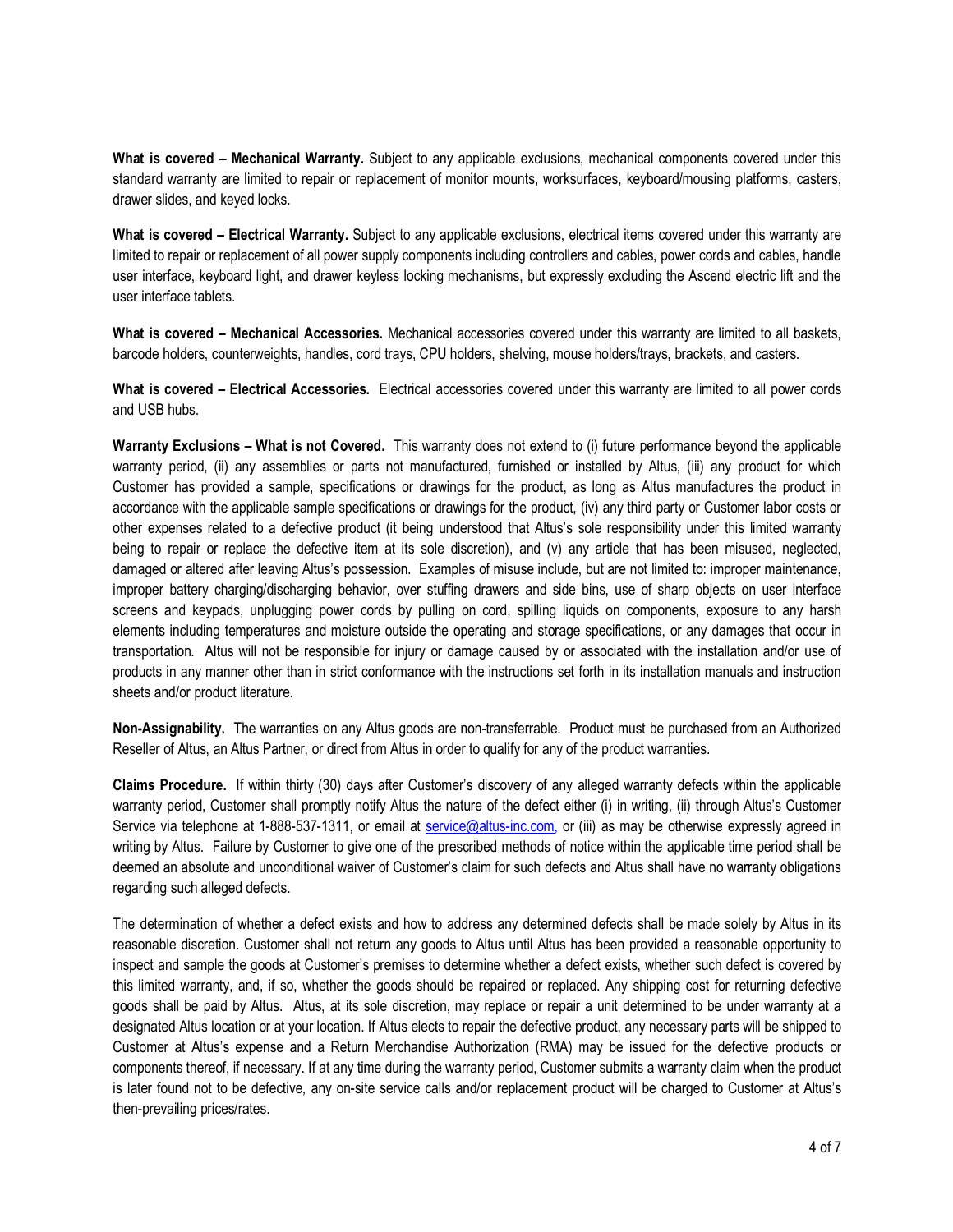**Replacement Parts and RMA Policy.** If Altus issues an RMA to Customer, all parts specified on the RMA must be returned to Altus with shipping expense to be paid by Altus. Any parts not returned to Altus will be paid for in full by Customer. Collect shipments will not be accepted. Altus shall be deemed the owner of all removed and repaired Altus furnished parts from the Product. Performance of any repair or replacement does not renew or extend the warranty period.

## **For items not covered under Warranty:**

- a. Customer may elect to upgrade to a newer, functionally equivalent product at normal MSRP price.
- b. If Customer returns a product to Altus that is ultimately determined to not be defective or not otherwise covered under this limited warranty, Altus will return the product to Customer, but Customer will be responsible for freight charges associated with the return of such non-defective products or product parts. Any products returned to Altus as being defective that are ultimately determined by Altus not to be defective or covered under this limited warranty shall be subject to a minimum restocking charge of thirty-five percent (35%).
- c. At your request and subject to satisfaction of any associated costs Altus may incur, Altus will appropriately dispose of the defective product for you, in which case a fee may apply as designated by local law.

**DISCLAIMER.** NOTWITHSTANDING ANY OTHER PROVISION IN THIS DOCUMENT, ALTUS EXPRESSLY DISCLAIMS AND EXCLUDES ALL OTHER WARRANTIES, EXPRESS OR IMPLIED, INCLUDING THE WARRANTIES OF MERCHANTABILITY AND FITNESS FOR A PARTICULAR PURPOSE, AND ALSO DISCLAIMS AND EXCLUDES ALL LIABILITY FOR INCIDENTAL, CONSEQUENTIAL, INDIRECT OR ANY OTHER SPECIAL DAMAGES OF CUSTOMER, INCLUDING LOST PROFITS, FOR BREACH OF WARRANTY OR OF CONTRACT OR OTHERWISE. THIS LIMITED WARRANTY IS THE SOLE AND EXCLUSIVE REMEDY OF CUSTOMER AGAINST ALTUS.

**Cure.** If a shipment of goods is rejected by Customer, Altus shall have the right to cure in any reasonable manner the error, defect, shortage or other nonconformity giving rise to the rejection.

**Customer's Design Responsibility.** This section shall apply to the extent that Altus's goods are produced according to Customer's specifications. Customer acknowledges that Customer is not relying on Altus in any way for design or engineering with respect to the goods or the adequacy of the specifications provided by Customer. Altus has no responsibility for design, engineering or other advice regarding any product specifications provided by Customer. Customer's responsibility shall include, but not be limited to, responsibility for determining how goods made by Altus will perform when integrated into an assembly or subassembly with goods not made by Altus. Customer shall defend, indemnify and hold Altus harmless against all product liability, product recall, and other claims, liabilities and expenses, including but not limited to actual attorneys' fees, incurred by Altus arising out of any claimed design or engineering defect relating to specifications provided by Customer to Altus.

**Quantities.** Any claim by Customer that Altus failed to deliver the agreed-upon quantity of goods must be submitted to Altus in writing within thirty (30) days after Customer receives the goods. If Customer fails to so notify Altus, it will be conclusively presumed that the proper quantity was delivered by Altus.

**Product Design.** Altus reserves the right to change product design, engineering changes, specifications, construction and performance for any products at any time without prior notice, but agrees to obtain Customer approval prior to changing in operational or dimensional specifications submitted by Customer. Altus also reserves the right to discontinue products, at any time, without prior notice. All dimensions shown are considered for reference purposes and are approximate.

**Indemnification of Altus (General).** Customer shall indemnify, defend, and hold Altus, its agents and employees harmless from all claims, liabilities, and expenses, including but not limited to actual attorney fees, sustained by Altus or its agents or employees that are caused by any action of Customer relating to the goods or services sold by Altus to Customer.

**Indemnification of Altus (Patents).** If Customer provides Altus with any design, specifications or drawings related to a product, Customer shall indemnify, defend, and hold Altus, its agents and employees harmless from all claims, liabilities, and expenses, including but not limited to actual attorney fees, arising out of any claim of infringement of a patent, copyright, trademark, trade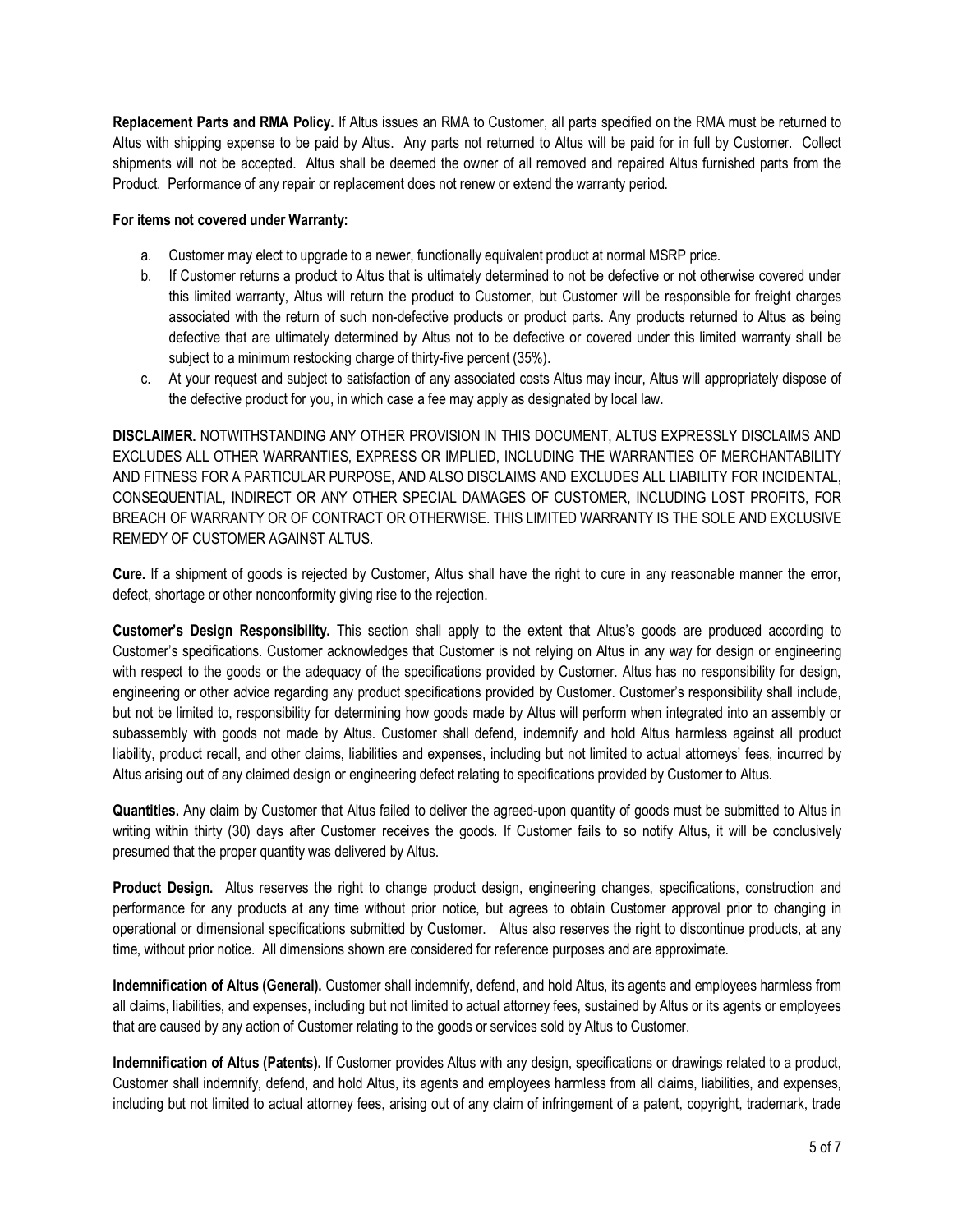name, or other proprietary right, or claim of unfair trade or of unfair competition in connection with the manufacture, sale, or use of the goods sold to Customer, except to the extent that any claim, liability, or expense arises solely from specifications developed by Altus.

**Tools.** Except for any such items provided to Altus by Customer for the express and sole purpose of producing products for Customer (if any, "Customer's Tools"), all other tools, jigs, dies, fixtures, patterns and equipment used in connection with the goods shall belong to Altus. Altus shall have the right to retain possession of any of Customer's Tools until full payment for the goods has been made, without affecting any other rights or remedies available to Altus.

Altus and Customer agree that Altus shall have a security interest in Customer's Tools as a security for payment of any sums owing from Customer to Altus at any time for any reason. Altus shall have the right to retain possession of all Customer's Tools until full payment for the goods has been made, without affecting any other rights or remedies available to Altus. Should Customer desire to move tooling to another production source, a tool design charge will be quoted by Altus. If a period of two (2) years shall have elapsed since Altus received orders from Customer requiring use of Customer's Tools, Altus may dispose of such Customer's Tools without accounting to Customer for the proceeds therefrom.

**Force Majeure.** Any delay or failure of Altus to perform its obligations will be excused if and to the extent that it is caused by an event or occurrence beyond Altus's reasonable control, such as: acts of God; governmental actions; embargoes; fires; explosions; natural disasters; riots; wars; sabotage; terrorist acts, utility interruptions, failures or delays by Altus's vendors (including without limitation the lack of availability of necessary raw materials), or court injunction or order.

**Waiver.** No right or remedy of Altus shall be deemed to have been waived or renounced, in whole or in part, unless that waiver or renunciation is supported by consideration and is in writing signed by Altus.

**Confidentiality of Altus's Information.** Any information disclosed by Altus to Customer is confidential, and Customer agrees not to use or disclose any of that information without Altus's prior written consent.

**Customer's Default.** Customer is in default if any of the following occurs:

- **a.** Customer breaches, repudiates, or threatens to breach any term in the contract evidenced by this document or in any other agreement between Customer and Altus, including but not limited to a failure to pay all sums when due;
- **b.** Insolvency of Customer or filing a voluntary or involuntary petition in bankruptcy with respect to Customer;
- **c.** Appointment of a receiver or trustee for Customer;
- **d.** Customer's credit becomes impaired; or
- **e.** Execution of an assignment for the benefit of creditors of Customer.

**Altus's Remedies.** In the event of Customer's default, Altus may exercise any remedies available under applicable law, including but not limited to the following remedies:

- **a.** Altus may require payment in advance;
- **b.** Altus may ship goods only via C.O.D. or Pre-Payment;
- **c.** Altus may suspend performance or cancel all or any part of the balance of any contract with Customer;
- **d.** Altus may reduce any unpaid debt of Customer by (i) enforcing its security interest, created hereby, in all goods, (and proceeds therefrom) furnished by Altus to Customer and (ii) enforcing its security interest, created hereby in Customer's Tools, (and proceeds therefrom);
- **e.** Altus may take any other steps necessary or desirable to secure Altus fully with respect to Customer's payment for goods and services furnished or to be furnished by Altus to Customer; and
- **f.** Customer shall reimburse Altus for all damages suffered due to Customer's breach, including but not limited to incidental, consequential, and other damages, as well as lost profits, reasonable attorney fees, and court costs.